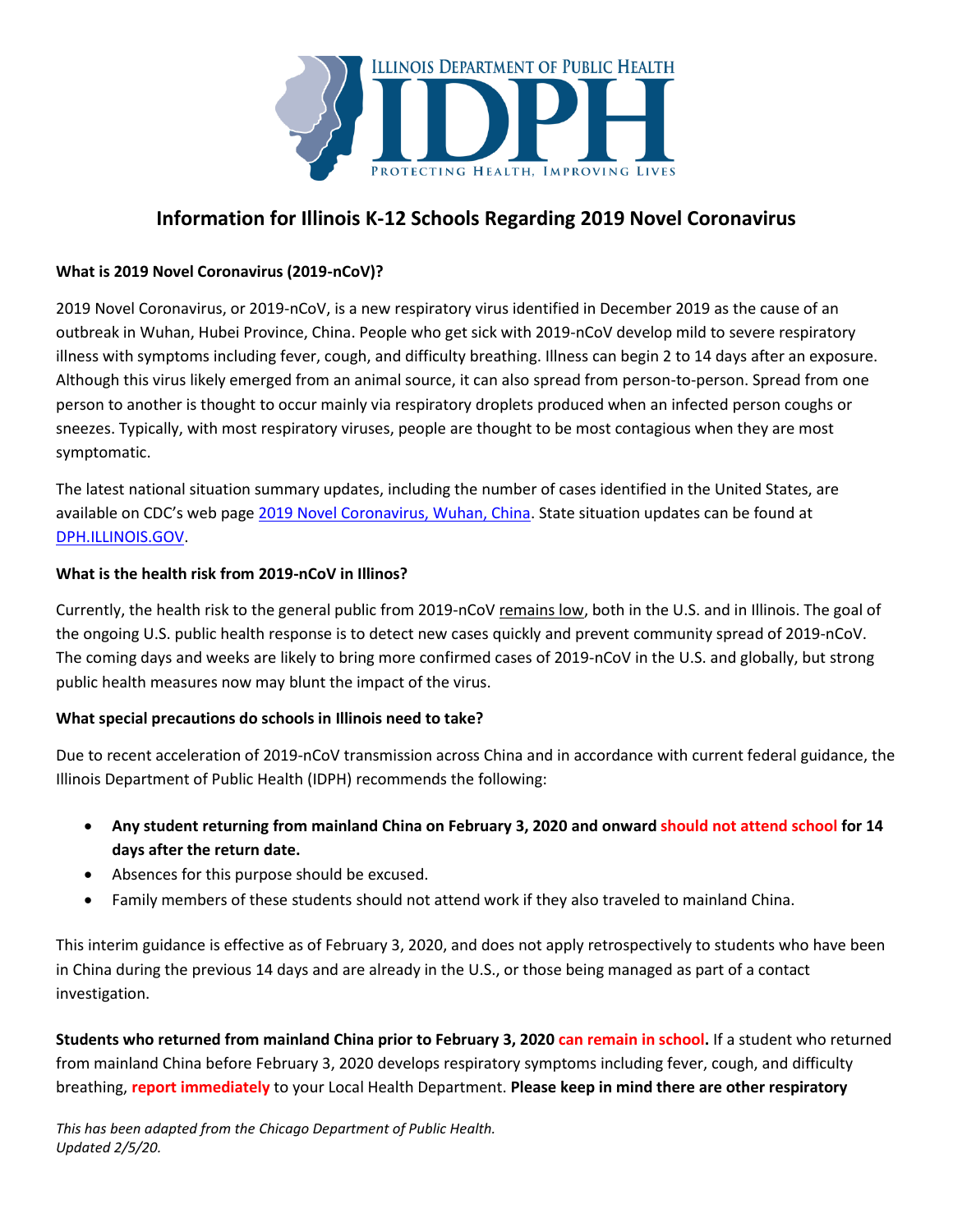

**viruses like influenza currently circulating in Illinois.** Call ahead before taking the student to a doctor's office or emergency department to prevent any potential spread.

The situation is rapidly changing, and we are monitoring it closely. Guidance will be updated as needed.

## **What are the latest public health measures?**

As airport screening procedures have changed, starting February 3, 2020, IDPH began receiving information on incoming travelers from all of China who may be at risk, and when appropriate instructing them to stay home from school and work, and monitoring them remotely. IDPH will be in communication with school administration about individual situations as needed.

# **If we have a student who has been ill at school and is now a person under investigation (PUI), what do we tell parents?**

In general, continue to follow your usual procedures for notification of parents/guardians whose students are ill at school. IDPH will follow up with schools who need more specific guidance.

## **Should we be concerned about classroom pets or other animals and 2019-nCoV?**

CDC recommends that people traveling to China avoid animals both live and dead, but there is no reason to think that any animals or pets in the United States might be a source of infection with this new coronavirus.

## **One of our students is an exchange student from China. Can they return home?**

IDPH recommends students **avoid travel to China**. The latest travel updates are available on CDC's web page [Traveler's](https://wwwnc.cdc.gov/travel/notices)  [Health.](https://wwwnc.cdc.gov/travel/notices)

## **How can schools prevent infections with 2019-nCoV and other respiratory diseases?**

There is currently no vaccine to prevent 2019-nCoV infection. As with any respiratory virus, students and school personnel can protect themselves and others by taking every day common sense actions:

- Wash your hands often with soap and water for at least 20 seconds. If soap and water are not available, use an alcohol-based hand sanitizer with at least 60% alcohol.
- Avoid touching your eyes, nose, and mouth with unwashed hands.
- Avoid close contact with people who are sick.
- Stay home when you are sick.
- Cover your cough or sneeze with a tissue, then throw the tissue in the trash.
- Clean and disinfect frequently touched objects and surfaces.

*This has been adapted from the Chicago Department of Public Health. Updated 2/5/20.*